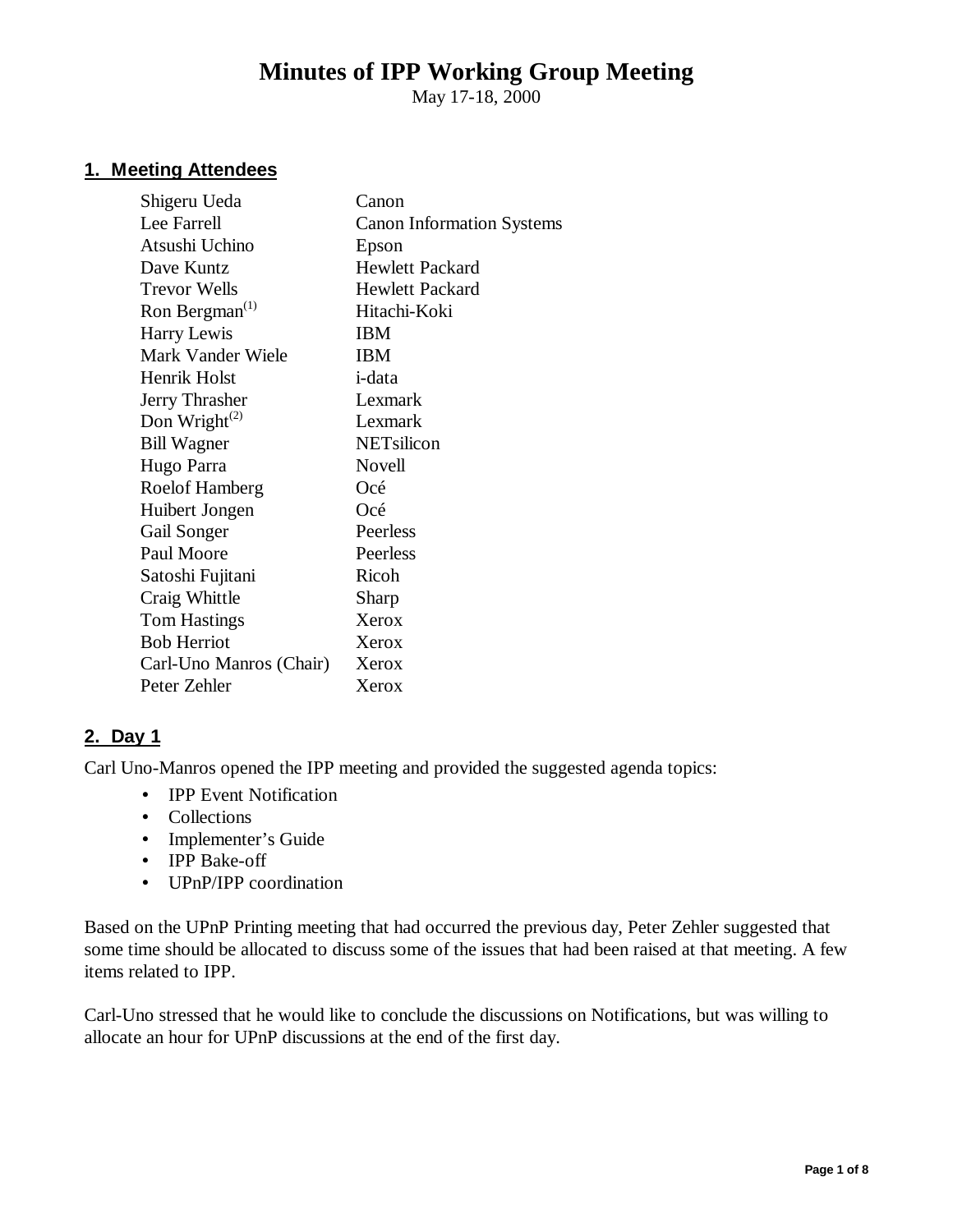# **2.1 IPP Event Notification Specification**

Bob Herriot led a review of the latest changes to the IPP Notification Specification document:

ftp://ftp.pwg.org/pub/pwg/ipp/new\_NOT/ipp-not-spec-000511.pdf

For Job Creation operation:

- Changed job-notify collection to notify-xxx attributes
	- allow only one subscription per Job-Creation
	- \* remainder between Create-Job and Send-Document
- (notify-max)-jobs-supported
	- \* changed name
	- \* required only if Create-Job-Subscription supported

Changed Event Notification (section 7)

- Reduced set to a few mandatory ones
- Added optional attribute
	- \* notify-requested-attributes and –supported
	- \* contains set of additional attributes

Bob listed "recommended attributes" that would be useful for the event notifications:

- notify-sequence-id
- notify-charset
- notify-natural-language
- notify-text
- notify-text-format

Required attributes:

- printer-uri
- trigger-event
- printer-up-time
- printer-current-time (if this attribute is supported)

[Required Job and Printer attributes were also listed.]

Changes to specification

- Discovered that document made assumptions that contradicted the four delivery methods
	- rewrote to be abstract model (was previously too IPP-specific)
- Rewrote section on human consumable
	- \* changed "notify-format" back to "notify-text-format"
	- \* specified RECOMMENDED information

Hugo Parra suggested that the subscription id should be included (required) in the INDP delivery notification. He also proposed that it would be useful for this attribute to be required in *all* notifications. The group agreed.

Issue

• What happens when optional events are not implemented?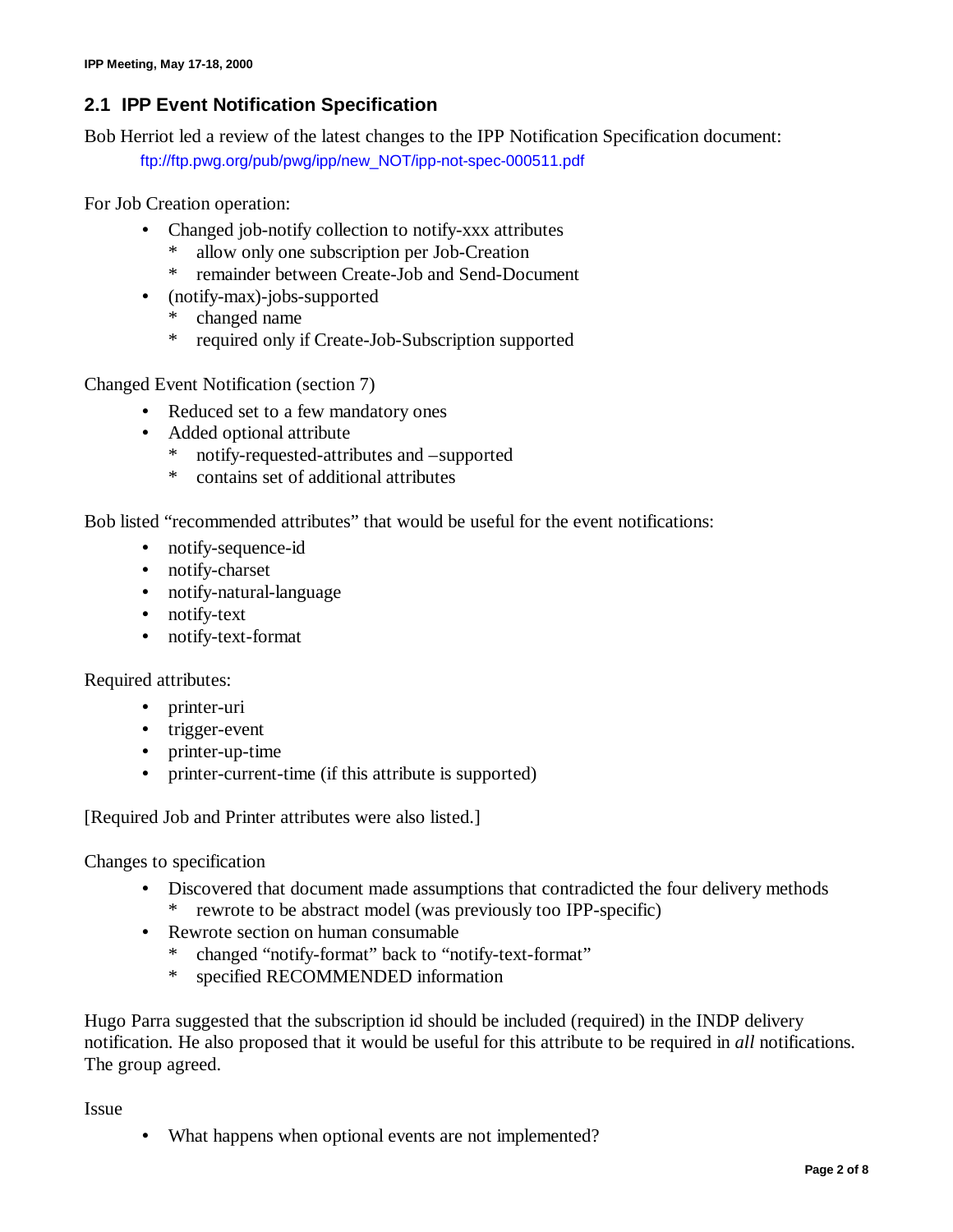- \* Does the state change become inaccessible?
- \* Does some other event "pick this up"? printer-restarted  $\rightarrow$  printer-state-changed? printer-shutdown  $\rightarrow$  printer-state-changed? printer-media-changed  $\rightarrow$  printer-config-changed?

It was suggested that the three events above should be made conditionally mandatory. But this was rejected in favor of trying to define a more generalized solution. After some discussion, the group agreed that the set of events should not be restricted to be disjoint. This way, a hierarchy of events could be defined such that a given event could be triggered from a variety of other events— including optional events.

The following modifications were agreed:

- Section 5.6, second paragraph change to "A Printer MUST..."
- Section 9.1.1, item  $12$  change text to indicate that the printer should not return any of the attributes.
- Section  $9.3.1$  move the Group 2 subscription attributes into Group 1 operation attributes.
- Appendix A and B will be removed.

Additional work to be done by July meeting:

- Add Subscription Template section
	- similar to Job Template section in IPP/1.1 Model
	- \* will consolidate information repeated elsewhere
- Add Subscription Description section
- Make all attributes start with "notify-"
- Change notify-xxx operation attributes in Job Creation operations to subscription attribute group like Create-Job-Subscription and Create-Printer-Subscription
	- makes this operation like the other two
	- \* without this change, Job Creation is different

It was decided that a subscription attribute group should exist in both request operations as well as responses.

Hugo proposed to support multiple subscription objects per Job Creation. It was determined that it would probably be easier to allow it— rather than to forbid it. If a Printer doesn't support more than one subscription object, it will return an error on the remaining objects. After further discussion, it was suggested that a "fidelity" attribute could be included to support the desire to reject a print job if a subscription cannot be supported. (I.e. "Don't print this Job unless you can notify me.")

The group tried to consider a simpler approach: If the Printer cannot support a subscription in a Job Creation, the Job will fail with a "insufficient notification resources" (or some similar?) error message. Then it would be up to the client to resubmit the Job. But this raised the problem of how a client would know which subscription(s) or attribute(s) caused the failure.

Bill Wagner reminded the group that one of the original premises of Notifications was that they are *not* reliable. Therefore, he suggested that all of the discussion about handling the above "corner case"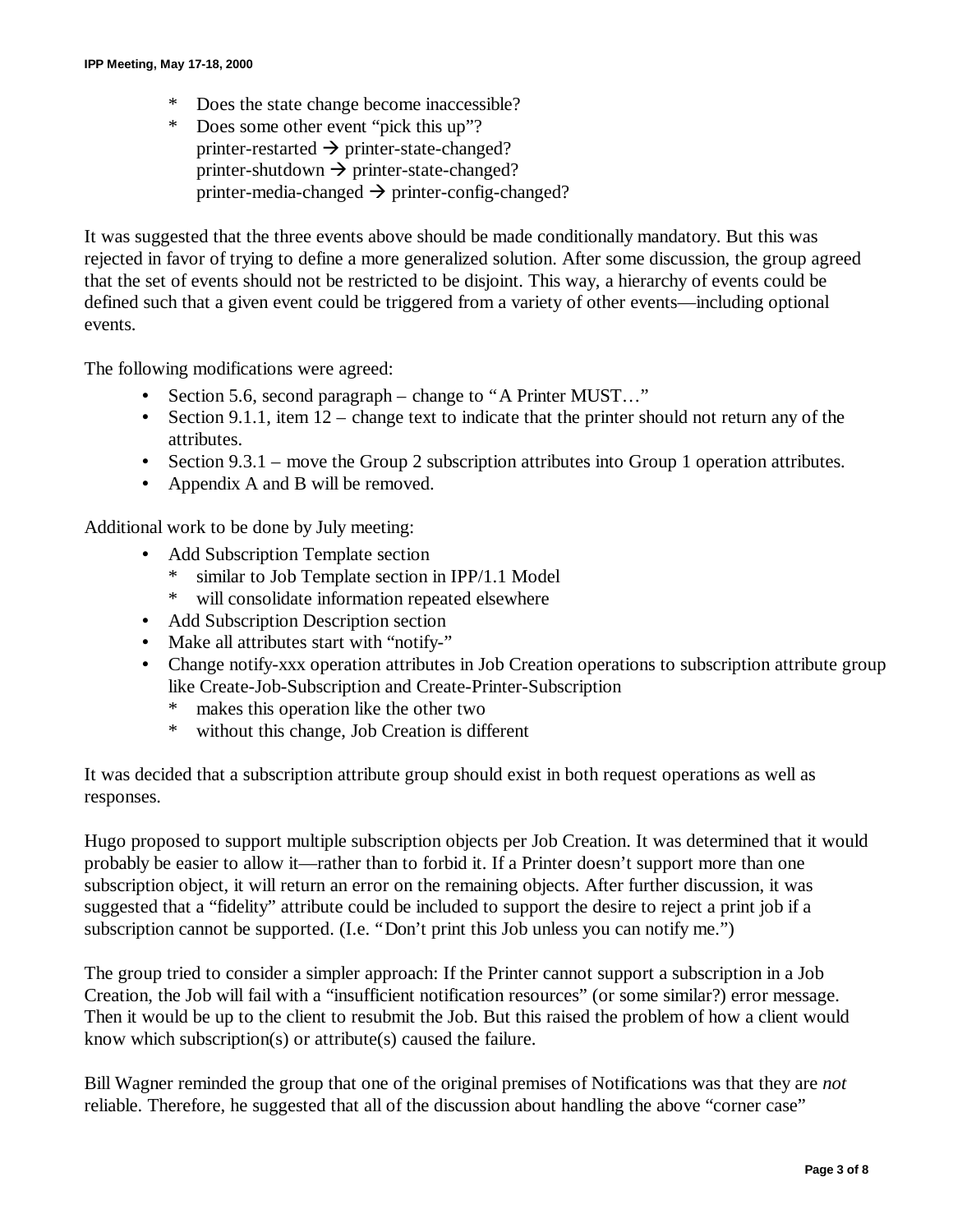situation is inappropriate and mis-focused. He suggested that if the subscription fails, the Print Job should succeed anyway.

Summary agreements:

- More than one subscription attribute group is allowed on both request response operations
- The max number of subscriptions per Job will be the same as the maximum number of notifications supported by the Printer

Bob will update the document and publish it for Working Group Last Call. He will identify the modifications for easy reference. Carl-Uno indicated that he is anxious for the document to be reviewed and approved by the group so that it can be submitted to the IESG before the July meeting.

## **2.2 Job Progress Attributes**

Tom Hastings led a review of the changes in the Job Progress Attributes document: ftp://ftp.pwg.org/pub/pwg/ipp/new\_NOT/ipp-job-prog-attr-00509.pdf

The group agreed to the changes. Tom will issue the document for WG Last Call.

## **2.3 Notification over SNMP via Job Monitoring MIB**

Ron Bergman and Ira McDonald will coordinate to update and publish this document for Last Call: ftp://ftp.pwg.org/pub/pwg/ipp/new\_NOT/draft-ietf-ipp-not-over-snmp-02.pdf

## **2.4 IPP-Get Notification Polling Method**

Bob Herriot led a review of the latest changes to the Notification Polling Method document: ftp://ftp.pwg.org/pub/pwg/ipp/new\_NOT/ipp-notify-poll-000511.pdf

It was pointed out that Section 3 on Model and Operation should be reviewed for consistency with recent changes in other documents. Given the frequent modifications, it was suggested that references to the other document(s) should be used instead of duplicating the text in more than one place.

More than one individual noted that this "Notification" method is not really notification at all—it is *polling*.

## **2.5 UPnP/IPP Coordination**

Peter Zehler noted that many of the IPP representatives are attending the UPnP meeting. He asked if this should be interpreted as an indication that support for IPP is waning. He wanted to discuss the likelihood of "practical co-existence" of the two standards. Peter would like to take advantage of the IPP model and— if possible— define an automatic mapping of IPP to UPnP.

Paul Moore has written a draft document that maps a subset of IPP features to the UPnP model. It attempts to maintain consistency with the IPP semantics.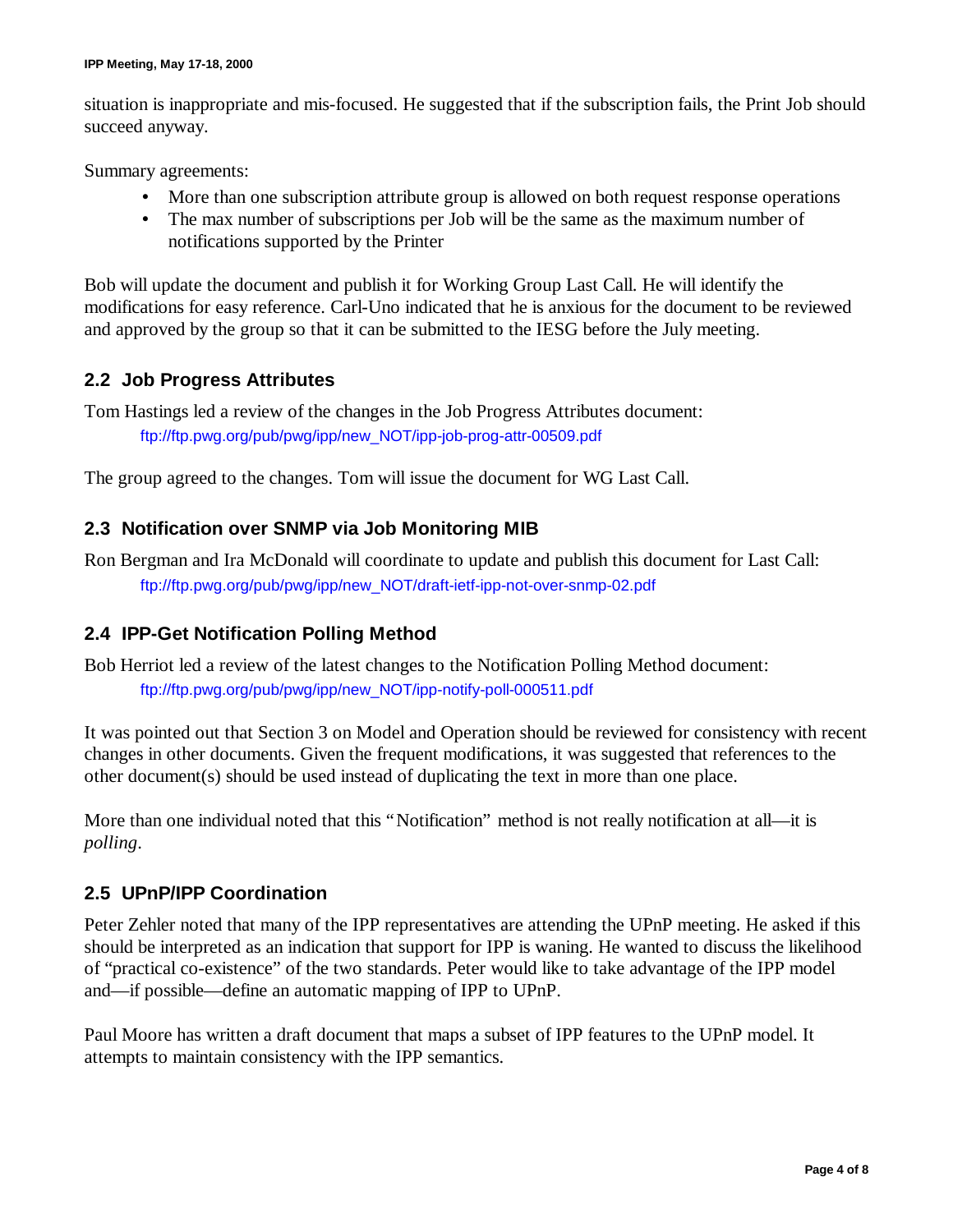Harry Lewis indicated that the same concerns should be relevant to the Bluetooth and Jini efforts that are currently ongoing. The Jini members agreed that because Xerox has been driving the Jini Printing effort (and Sun has allowed them), they have been very successful at maintaining a close consistency with IPP.

The group mentioned the difficulties involved in having a standard succeed if a popular desktop OS vendor chooses not to support it. Currently, it appears that Microsoft's support for IPP seems to be only very basic— and does not provide many of the more beneficial features.

It was suggested that a "killer application" using IPP would be helpful. If the market found it useful, then customers would be unhappy with less functionality. Hopefully, this would encourage stronger support of IPP. The QualDocs effort was identified as a possible means of improving IPP deployment.

To help deal with the UPnP concern, it was proposed that proposals for a stripped-down "IPP-lite" model and protocol (i.e. RFC 2565) should be created and delivered to the UPnP organization.

It was noted that further e-mail discussion on this topic should occur on the "PWG-IPP" mail list— *not* the normal IPP mail list. [See the PWG website at www.pwg.org for details on how to subscribe.]

## **3. Open Source IPP Client**

The PWG-IPP group held a special evening session to discuss the idea of an "Open Source" IPP Client. [Michael Sweet, Ira McDonald, Dave Kellerman, and Jay Martin joined the group via telephone to participate in the discussion.]

Carl-Uno presented slides on the material distributed in his May 3 e-mail.

It was suggested that the group should enlist the participation of other platform vendors. Mobile phones and Palm Pilot were both mentioned as possibilities. Although many people agreed with this idea, it was considered a lower priority. The group decided to first focus on developing a successful solution on Windows and Linux before addressing other platforms.

Henrik Holst reported that his company is developing Bluetooth. i-data has announced that they plan to provide printing over Bluetooth.

It was suggested that a critical analysis of Microsoft's client should be provided. What exactly is missing? Which "important features" are believed to be necessary/desirable? Will most customers/users agree?

If the source code is generally available, does the PWG wish to allow anyone to modify it and incorporate it into his/her company product(s)? What licensing restrictions (if any) should be established?

Other early steps that also need to be established and/or questions that need to be resolved were identified:

- Who will be responsible for doing what?
- What is the list of feature requirements for the client?
- What will be the process for the development  $effort(s)$ ?
- How can the PWG help to enable the development of IPP "killer applications"?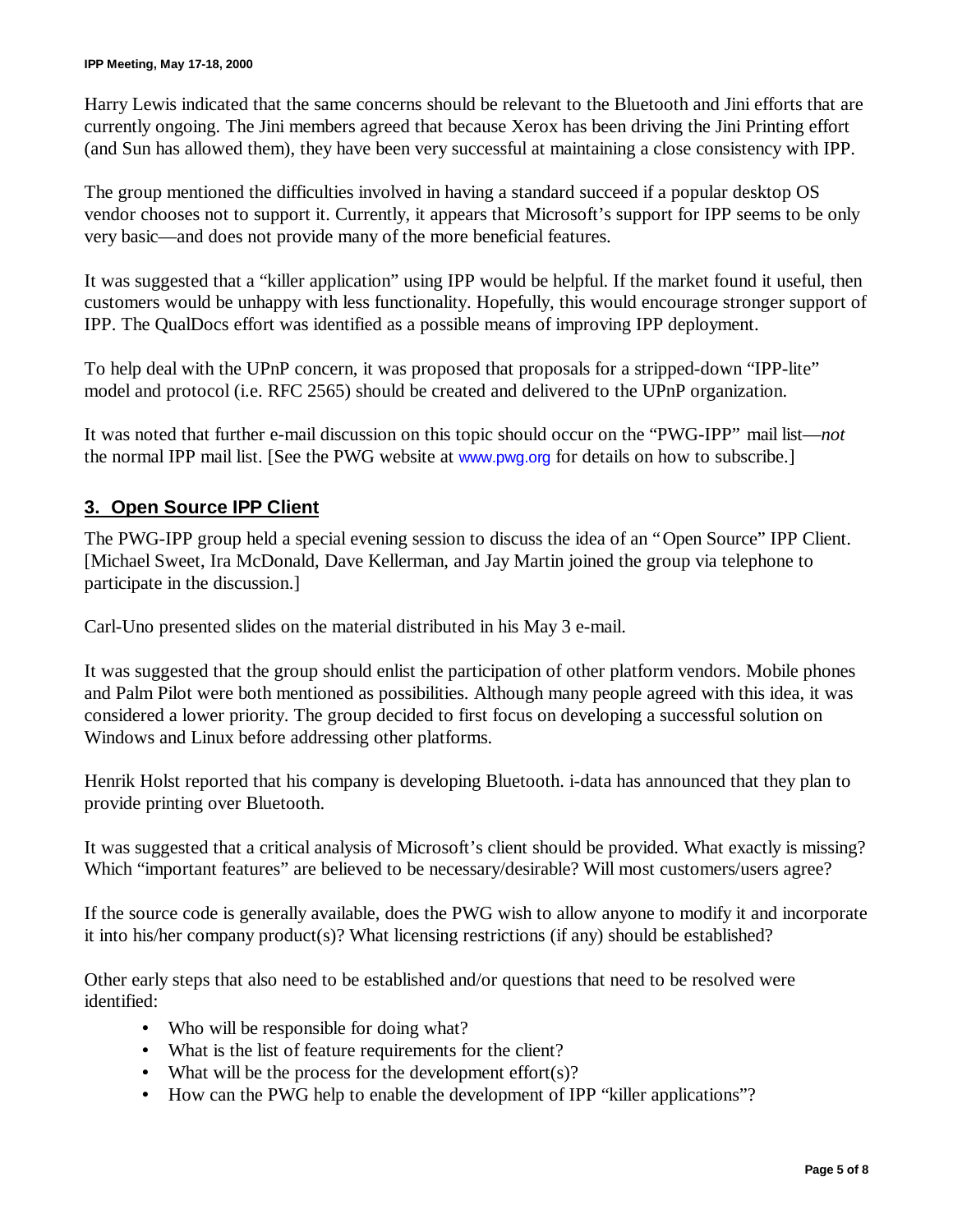Carl-Uno made it clear that he is not the right person for leading this activity. It was suggested that if the group cannot find a leader for this effort, it should not go any further.

Would it need to be a joint development effort— or could a single company just donate their own software solution? One suggestion was that each of the PWG member companies could contribute money to collectively pay for a third party group to do the effort. Another suggestion was for all the individual companies to contribute their existing code into a common "pool" and make it available for anyone who is interested in doing anything they want with it. [Then the group would "wait and see" what happens… ]

The group agreed that the highest priority "next step" is to identify the specific goals, objectives, and feature requirements for the project.

Craig Whittle volunteered to lead the effort of reaching consensus on the relative priorities of the client feature set.

## **4. Day 2**

#### **4.1 IPP Bake-off**

Peter Zehler reported that Oak Technologies of Xionics will host the Bake-off in the Boston area October 17-20. Testing will include:

- $\bullet$  IPP/1.1
- Backward compatibility: IPP/1.1 clients with IPP/1.0 printers
- Notifications
- More extensive security testing

Peter is assuming that Genoa will bring their 1.0 test suite. Approximately 25 companies have indicated interest in attending so far. Peter will coordinate pair-wise testing prior to the event.

Only Bake-off participants are welcome to attend.

Later in the meeting, during review of one of the notification documents, the question was raised about which notification method(s)—if any—should be mandatory. It was noted that unless a mandatory method is identified, the Bake-off interoperability testing might be difficult.

#### **4.2 Notification via E-mail**

Carl-Uno led a review of the Mailto: Notification Delivery Method document: ftp://ftp.pwg.org/pub/pwg/ipp/new\_NOT/ipp-notify-mailto-000509.pdf

Section 3,  $4<sup>th</sup>$  paragraph – It was agreed that no discussion of a receiver is necessary, and that the term "sender-SMTP" could be replaced by "SMTP."

ACTION: Each member should propose a set of "important client features"— explained by suggested scenarios— and submit them for discussion on the PWG-IPP e-mail list.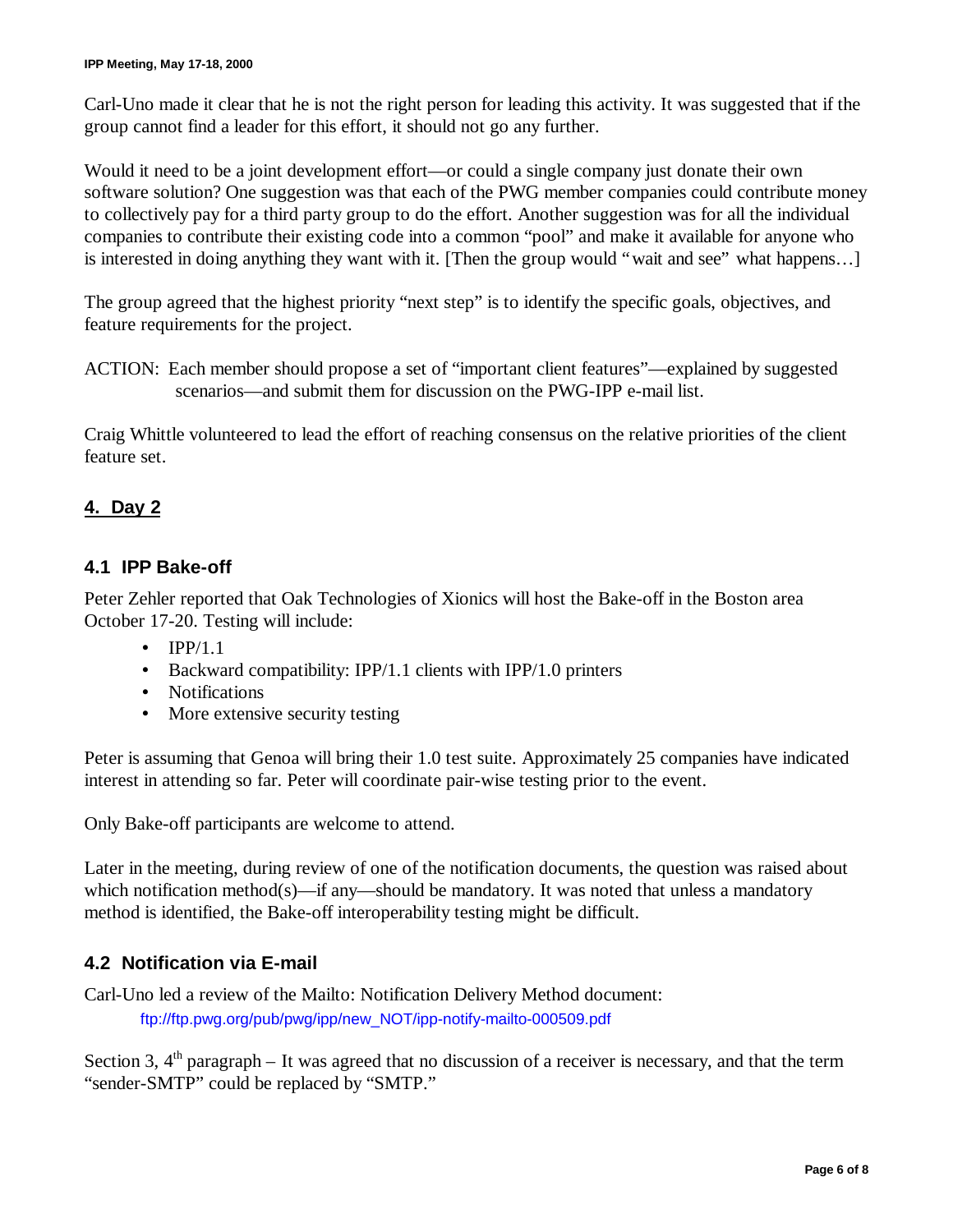All of Section 3 (and maybe 4?) should be shortened to avoid possible conflict with the other IPP documents. Content should be moved to the appropriate document, and references should be used more liberally.

There was some discussion about whether using SMTP is required or not. Could *any* mail system be used instead? The group agreed that the specification should require a message format that is consistent with RFC 822. However, it is not *required* to use SMTP as the message transport. The document will specify that a compliant implementation SHOULD use SMTP to send the notification.

Based on the previous agreement, this document needs a review of all occurrences of the term "SMTP." In particular, Section 6.1 needs to be reworded to indicate that the attribute is optional. Also, the Table 1 headers should reference "RFC 822"— not SMTP.

Section 4, "notify-user-data" – The terms "client", "user", and "subscriber" should be clearly defined and used consistently. Also, the attribute SHOULD be included— not MUST. The entry in Table 1 should be modified to explain what happens if the attribute is *not* supplied.

A new Printer attribute will be added to include a default "From" mail address configurable by an administrator. This value will be used when the client does not supply a value for "notify-user-data."

The term "subscriber-user-data" should be changed to "notify-user-data."

There was a long discussion about the technique used for assigning a value to the "From:" field. There was concern that the machine-readable form (mail address) is not consistent with the display name that the human user would see. It was finally agreed that Table 1 should be changed. The value for the "From:" field should be "printer-name" <"printer-mail-address">. The "Sender:" field should be optional. Both the "Sender:" and the "ReplyTo:" value should be <"notify-user-data">.

There was a discussion about limiting the message to "text only" for low-bandwidth implementations. It was suggested that this should be addressed explicitly—rather than using the currently defined attributes. If a specific MIME type cannot be requested, is "notify-additional-formats-supported" useful?

After a very lively exchange of opinions, the group agreed to add a mandatory "notify-mailto-text only" (boolean) attribute. (This attribute is only mandatory *if* the Printer supports the mailto: delivery method.) If true, then only a text/plain format MUST be set. If it is set to false, then the Printer may send any format(s). If the client does not supply the attribute, then the value should be set to false.

The group also agreed to remove the "notify-additional-format" attribute.

The group discussed whether the "notify-text-format" attribute should apply to mailto: notifications. It was agreed to eliminate it.

While reviewing "notify-charset", it was suggested that the text should include a MIME reference.

Section 5.2 – This section will be deleted.

Section 6.2 – This section will also be deleted.